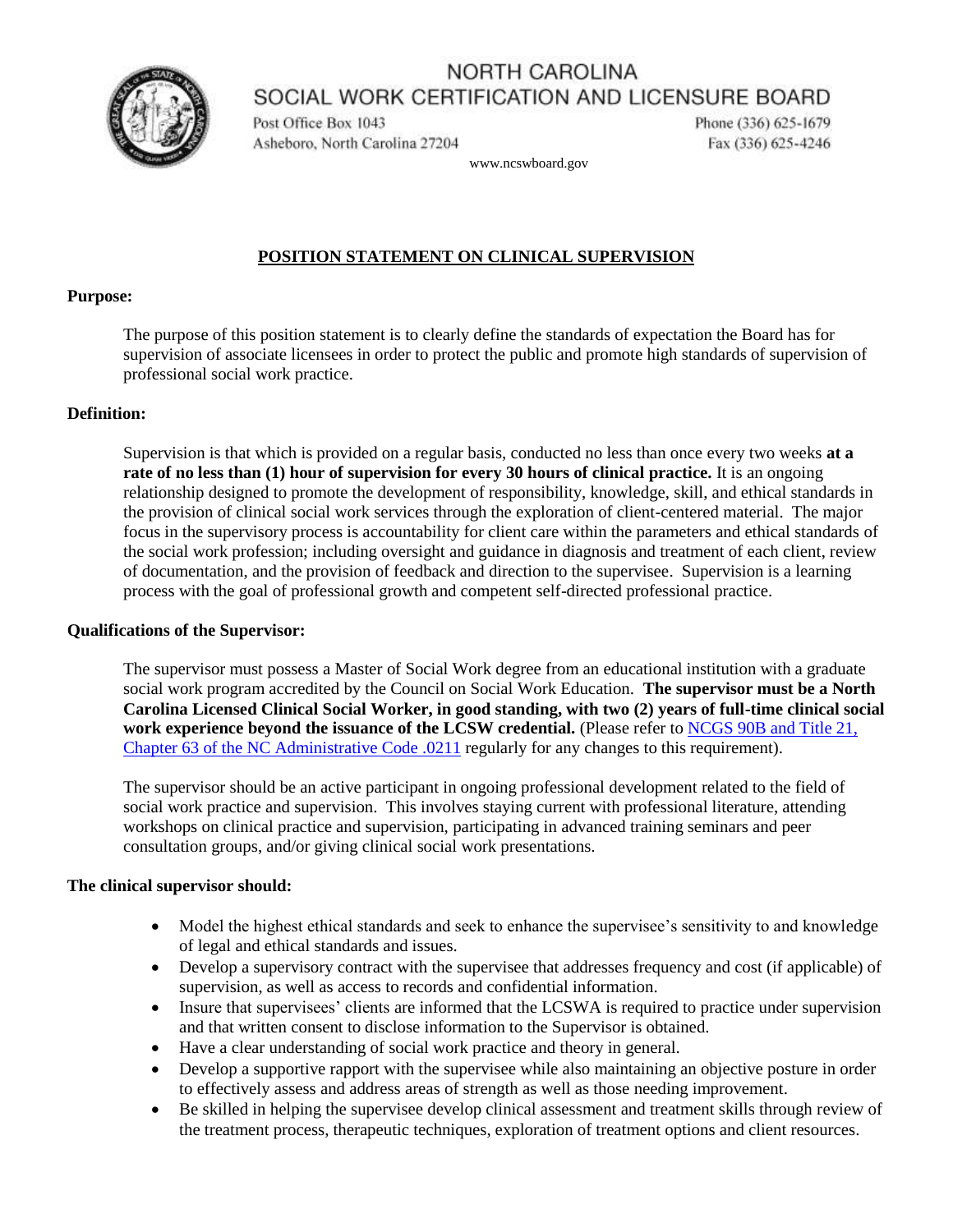- Have expertise with the supervisee's client population and with the methods of practice the supervisee is employing. This requires an understanding of issues of diversity such as race, ethnicity, culture, language, age, gender, sexual orientation and physically or mentally challenged concerns.
- Demonstrate the ability to listen with sensitivity and empathy to the supervisee's feedback regarding the supervisory process and to provide appropriate support for this.
- Demonstrate effective oral and written communication with the supervisee.
- Demonstrate the ability and willingness to deal with difficult issues and provide constructive feedback to the supervisee.
- Demonstrate an ability to recognize a supervisee's possible impairment and address this in a timely and appropriate manner with him/her, including referral when indicated.
- Recognize when it is necessary to secure consultation regarding his/her work with the supervisee.
- Assist the supervisee in developing a comprehensive emergency crisis plan that clearly outlines "immediate access" to a licensed mental health professional for emergency consultation, the hierarchy of initial contact person(s) and emergency backup contact(s).
- Model for the supervisee a commitment to the social work profession and to one's own continuing professional growth through participation in professional social work organizations and continuing education.

### **Conflict of Interest:**

Supervision provided by the associate licensee's therapist, parents, spouse, former spouses, siblings, children, employees, or anyone sharing the same household or any romantic, domestic or familial relationship shall not be acceptable toward fulfillment of licensure requirements due to conflict of interest.

For the purpose of this section, a supervisor shall not be considered an employee of the associate licensee if the only compensation received by the supervisor consists of payment for actual supervisory hours.

A supervisor currently under sanction by this Board due to a disciplinary proceeding is not eligible to supervise an associate licensee. A supervisor formerly disciplined by any professional credentialing body, including this Board, or professional organization may not provide supervision without the explicit written permission of the Board [\[Reference 21 NCAC 63 .0211\(a\)\(2\)\]](https://ncswboard.gov/administrative-codes/#.0211).

# **POSITION STATEMENT ON INDEPENDENT/PRIVATE PRACTICE FOR THE LCSWA**

The NCSWCLB strongly discourages independent private practice by associate licensees (LCSWA) and will closely examine practice outside the structure of a public agency. [NC General Statute 90B-7 \(f\)](https://ncswboard.gov/statute/) and [Section .0210](https://ncswboard.gov/administrative-codes/#.0210) (d) & (e) of the North Carolina Administrative Code both mandate that a Licensed Clinical Social Worker Associate (LCSWA) must practice with appropriate clinical supervision and immediate access to emergency clinical backup during this associate licensure period. This statute is intended to protect the client and the LCSWA during the supervised practice period.

The Board will not approve practice arrangements for a LCSWA unless it is fully satisfied that clients and the public will be protected through close supervision of each clinical case by a Licensed Clinical Social Worker who holds an MSW from a CSWE accredited school of social work. The clinical supervisor assumes responsibility along with the LCSWA for the assessment for treatment, diagnosis, treatment planning, clinical interventions, appropriate use of the treatment relationship, referrals, case documentation, reports, collateral contacts, termination of treatment, and all other such activity for each client case under the care of the LCSWA.

In addition to supervision the Board must be satisfied that there is a plan for 24 hour emergency consultation and backup for the LCSWA with a NC licensed mental health professional. The Board expects the mental health practitioner (which may be the clinical supervisor), with the associate licensee to develop a crisis management plan that would provide the LCSWA licensee with immediate access to emergency backup and consultation.